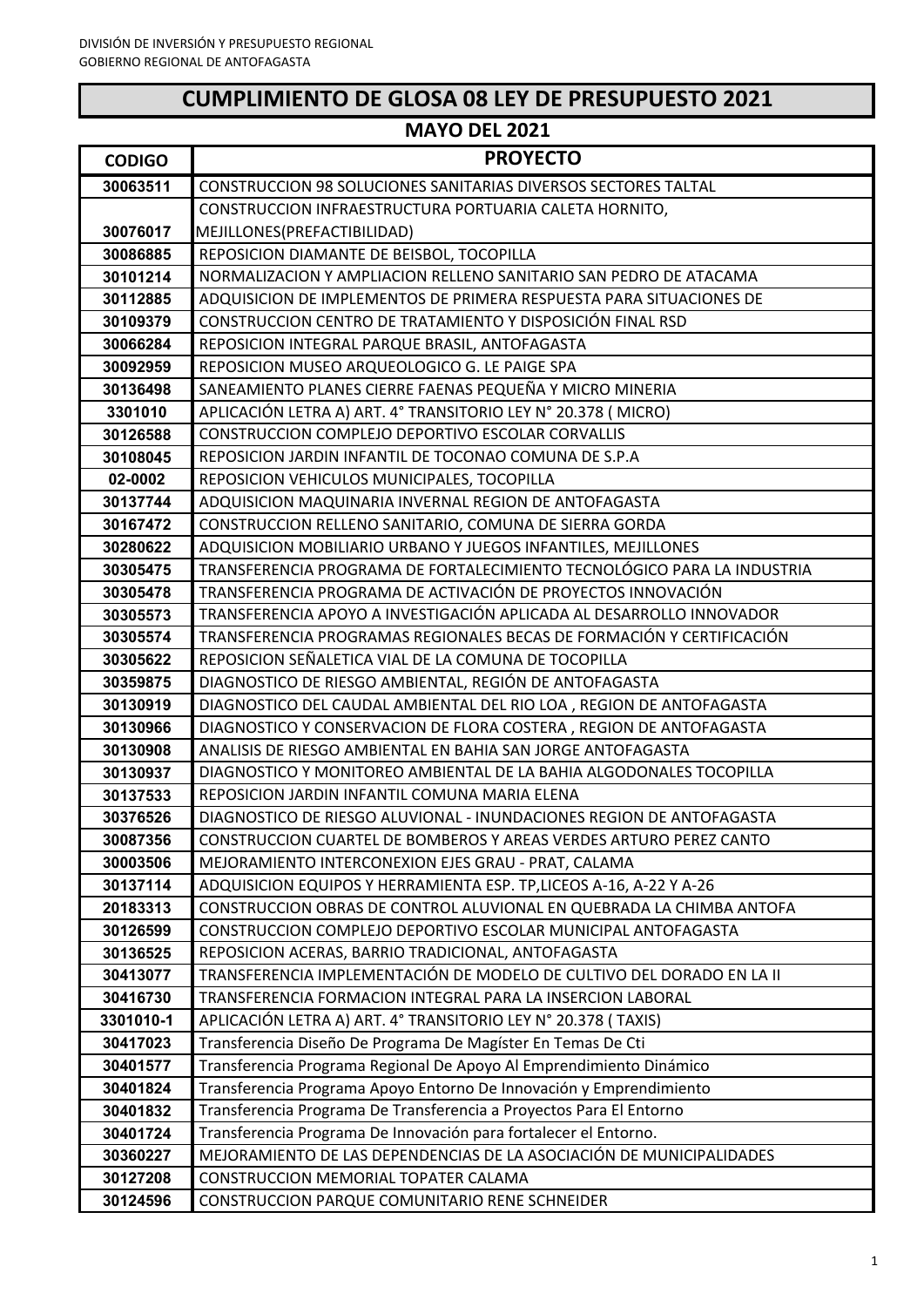| <b>CODIGO</b> | <b>PROYECTO</b>                                                                                  |
|---------------|--------------------------------------------------------------------------------------------------|
| 30420635      | CONSTRUCCION CUBIERTAS LIVIANAS EN MULTICANCHAS, CALAMA                                          |
| 30429024      | ADQUISICION DE VEHICULOS POLICIALES PDI II REGION POLICIAL DE ANTOF                              |
| 30414872      | ADQUISICION EQUIPOS Y EQUIPAMIENTO CONSULTORIO BAUTISTA, AFTA                                    |
| 30447122      | ADQUISICION SEGUNDA ETAPA ADQUISICIÓN CARROS BOMBA COMUNA CALAMA                                 |
| 30457676      | AMPLIACION RED DE AGUA POTABLE LA CHIMBA ALTA, ANTOFAGASTA                                       |
| 30367047      | AMPLIACION Y RELOCALIZACION PARVULO ESCUELA E-26 SAN PEDRO DE AT                                 |
| 30463884      | ADQUISICION MAQUINARIAS PARA ASEO Y ORNATO DIVERSAS PLAZAS Y CALLES                              |
| 30375022      | CONSTRUCCION CECOSF COVIEFI ANTOFAGASTA                                                          |
| 30374976      | CONSTRUCCION SERVICIO DE URGENCIA DE ALTA RESOLUCION COVIEFI                                     |
| 30076880      | NORMALIZACION HOSPITAL 21 DE MAYO DE TALTAL ( PREFACTIBILIDAD)                                   |
| 30470740      | TRANSFERENCIA PROMOCIÓN DE INVERSIONES Y DESARROLLO DE PROVEEDORES                               |
| 30116086      | REPOSICION POSTA TOCONAO, COMUNA SAN PEDRO DE ATACAMA                                            |
| 30414877      | ADQUISICION - REPOSICION EQUIPOS-EQUIPAMIENTO CENTRO ODONTOLOG UA                                |
| 30442725      | REPOSICION VEHÍCULOS Y ADQ. EQUIPOS-EQUIPAM INTELEG AFTA- CALAMA                                 |
| 30076886      | NORMALIZACION DEL HOSPITAL DE MEJILLONES (PREFACTIBILIDAD)                                       |
| 30108048      | REPOSICION POSTA RURAL PEINE COMUNA DE SAN PEDRO DE ATACAMA                                      |
| 30402476      | CONSTRUCCION DISPOSITIVO DE SALUD SAN PEDRO DE ATACAMA (PREFACTIBILIDAD)                         |
| 30452924      | CONSTRUCCION CENTRO DE SALUD, REHABILITACIÓN DROGAS CALAMA                                       |
| 30457688      | CONSTRUCCION UNIDAD DE APOYO DIAGNOSTICO MEDICINA NUCLEAR EN COA                                 |
| 30474249      | CONSERVACION SOMBREADEROS PLAZAS CALAMA                                                          |
| 30466951      | TRANSFERENCIA EVLUACIÓN POLÍTICA CTI E INNOVACIÓN Y ESTRATEGIA REGION                            |
| 30469090      | TRANSFERENCIA ASIST. TECNICA PEQUEÑA MINERIA REGION DE ANTOFAGASTA                               |
| 30473184      | HABILITACION TRANSFERENCIA CONVENIO MINVU-GORE OBRAS DE URBANIZACION                             |
| 30087369      | REPOSICION VIVERO MUNICIPAL, ANTOFAGASTA                                                         |
| 30136533      | CONSTRUCCION CUARTEL BOMBEROS Y EQUIP. ANEXOS, LAS PALMERAS AFTA.                                |
| 30402480      | CONSTRUCCION BODEGA DE FARMACIA CENTRO ATENCION DEL NORTE                                        |
| 30440675      | ADQUISICION DE VEHICULO ATENCION MOVIL CAJTA REGION DE ANTOFAGASTA                               |
|               | NORMALIZACION CENTRO ONCOLOGICO AMBULATORIO DE ANTOFAGASTA                                       |
| 30402478      | (COA)(PREFACTIBILIDAD)                                                                           |
| 30164922      | AMPLIACION CEMENTERIO GENERAL DE ANTOFAGASTA                                                     |
| 30485717      | TRANSFERENCIA PROGRAMA DE INNOVACIÓN SOCIAL ANTOFAGASTA                                          |
|               | TRANSFERENCIA BÚSQUEDA DE MERCADOS PARA PROVEEDORES A LA MINERÍA Y ALGAS DE                      |
| 30486563      | USO INDUSTRIAL                                                                                   |
| 30481908      | REPOSICION POSTA RURAL CALETA PAPOSO                                                             |
| 30479810      | REPOSICION UNIDAD DE SALUD MENTAL DEL HOSPITAL DE TALTAL                                         |
|               | TRANSFERENCIA NUEVO SISTEMA DE DESCOMISIONAMIENTO DE SALES FUNDIDAS A ALTA                       |
| 30488809      | TEMPERATURA PARA LA                                                                              |
|               | PROTECCION CREACIÓN DEL ATACAMA DESERT VACCINE LABORATORY PARA DESARROLLAR                       |
| 30488811      | <b>VACUNAS EN ANTOF</b><br>CAPACITACION PRODUCCIÓN EN AMBIENTE CONTROLADO (HATCHERY) DE RECURSOS |
| 30488553      | <b>HIDROBIOLÓGICOS</b>                                                                           |
|               | CAPACITACION DESARROLLO DE CAPITAL HUMANO AVANZADO A TRAVÉS DE LA FORMACIÓN                      |
| 30488818      | DE ESPECIALIDADES                                                                                |
| 30488824      | TRANSFERENCIA CARACTERIZACION TERRITORIAL DE LOS FACTORES MEDIOAMBIENTALES                       |
|               | RECUPERACION SISTEMA TECNOLÓGICO DE RECUPERACIÓN DE COMPONENTES,                                 |
| 30488554      | MEJORAMIENTO DE COMPETITIVIDAD                                                                   |
|               |                                                                                                  |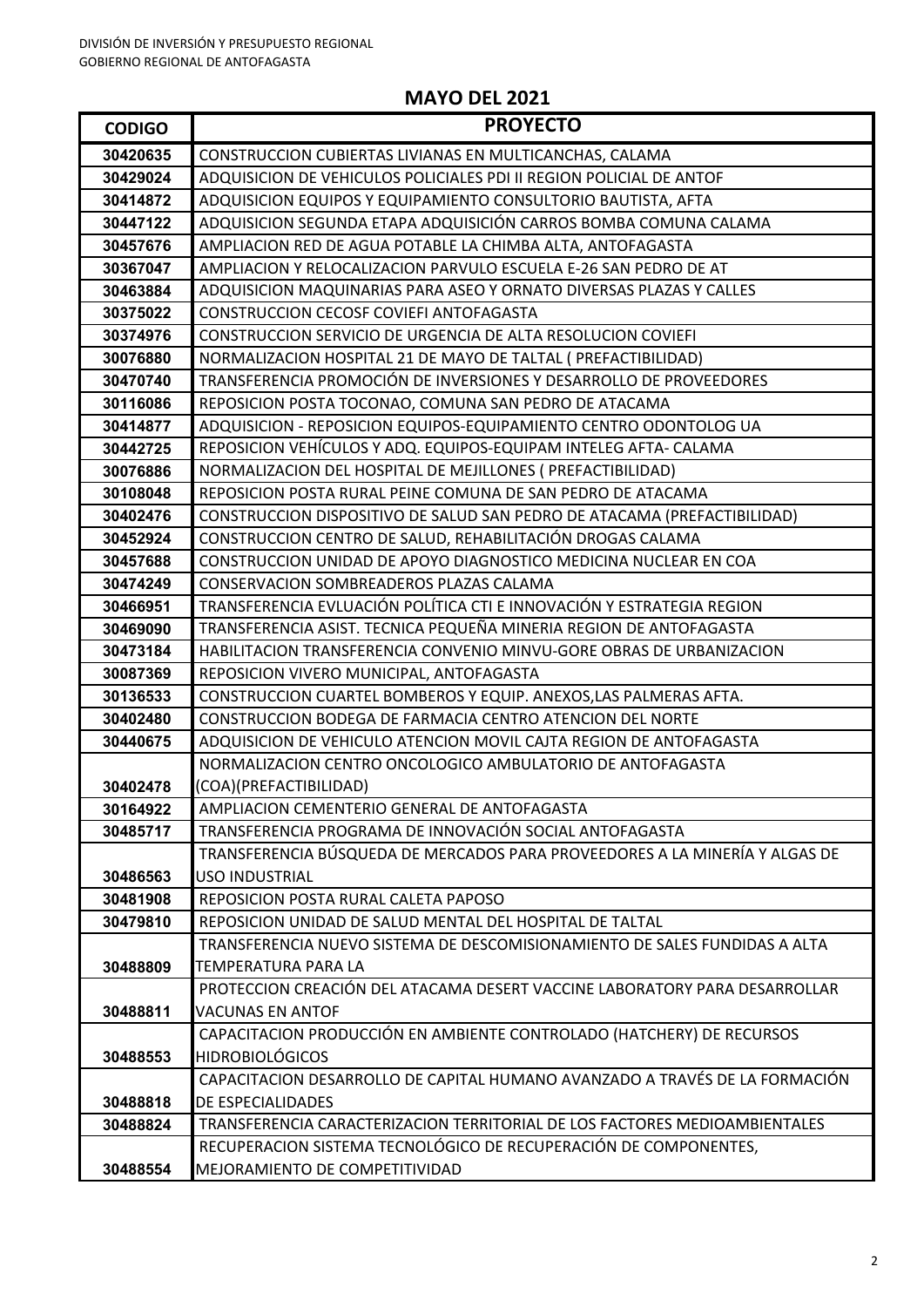F

| <b>CODIGO</b>        | <b>PROYECTO</b>                                                                                |
|----------------------|------------------------------------------------------------------------------------------------|
|                      |                                                                                                |
| 30488447             | TRANSFERENCIA ACUILAB: UNIDAD DE PRODUCCIÓN DE ESPECIES HIDROBIOLÓGICAS DE TALTAL              |
|                      | TRANSFERENCIA PRODUCCIÓN DE UN INGREDIENTE FUNCIONAL A PARTIR DE MICROALGAS                    |
| 30488815             | <b>MARINAS PARA DISMI</b>                                                                      |
| 30488816             | CAPACITACION TECNOLOGÍA PARA EL EMPRENDIMIENTO E INNOVACIÓN                                    |
| 30488820             | TRANSFERENCIA UNIDAD DE MIGRACIÓN E INTERCULTURALIDAD                                          |
|                      | TRANSFERENCIA EVALUACIÓN DE LA FACTIBILIDAD TÉCNICA - ECONÓMICA, A NIVEL PILOTO, DE            |
| 30488881             | LA RECUPER                                                                                     |
|                      | TRANSFERENCIA TRATAMIENTO DE MINERALES Y DESCARTES MINEROS EN PLANTA PILOTO                    |
| 30488895             | ECOLÓGICA Y MÓVIL,                                                                             |
|                      | CAPACITACION TECNOLOGICA EN EDUCACIÓN Y TURISMO ASTRONÓMICO, REGIÓN DE                         |
| 30488466             | <b>ANTOFAGASTA</b>                                                                             |
|                      | TRANSFERENCIA DESARROLLO DE UN PROTOTIPO DE ALIMENTO FUNCIONAL EN BASE A UN                    |
| 30488819             | <b>EXTRACTO MICROALGA</b>                                                                      |
| 30488758             | TRANSFERENCIA DESARROLLO DE UNA LÍNEA DE ALIMENTOS E INGREDIENTES FUNCIONALES                  |
| 30488442             | RECUPERACION PRODUCCIÓN DE BIOFERTILIZANTE Y COGENERACIÓN DE ENERGÍA                           |
| 30488446             | TRANSFERENCIA FOMENTO AL DESARROLLO DE LA PERLICULTURA EN LA REGIÓN                            |
|                      | PREVENCION MITIGACIÓN DEL RIESGO ASOCIADO A PROCESOS VOLCÁNICOS EN LA REGIÓN DE                |
| 30488832             | <b>ANTOFAGASTA</b>                                                                             |
|                      | TRANSFERENCIA OBSERVATORIO DE INFANCIAS Y JUVENTUDES DE LA REGIÓN DE                           |
| 30488842             | <b>ANTOFAGASTA</b>                                                                             |
|                      | TRANSFERENCIA PROGRAMA INTERNACIONAL DE INNOVACIÓN Y LIDERAZGO EDUCATIVO Y                     |
| 30488886             | PROYECCIÓN DE RED D                                                                            |
|                      | TRANSFERENCIA CONTENEDOR DEMOSTRADOR DE ESTRATEGIAS DE INTEGRACIÓN DE LAS                      |
| 30488550<br>30488879 | ERNC, PARA FORTALECE<br>DIFUSION PLATAFORMA DE INNOVACIÓN SOCIAL PARA LA REGIÓN DE ANTOFAGASTA |
|                      | RECUPERACION PLANTA DE PILOTAJE PARA LA VALORIZACIÓN DE RESIDUOS                               |
| 30488549             | <b>TERMODEGRADABLES MEDIANTE PI</b>                                                            |
| 30488878             | RECUPERACION PLAN DE RECUPERACIÓN RESERVA NACIONAL LA CHIMBA                                   |
| 30467138             | CONSTRUCCION PLAZAS BARRIO DIEGO PORTALES PROGRAMA QUIERO MI BARRIO                            |
| 30481617             | CONSERVACION SITIO ALDEA DE TULOR SAN PEDRO DE ATACAMA                                         |
| 2401100              | APLICACIÓN NUMERAL 2.1. GLOSA 02 COMUN PARA LOS GOBIERNOS REGIONALES PRIVADO                   |
| 2403100              | APLICACIÓN NUMERAL 2.1. GLOSA 02 COMUN PARA LOS GOBIERNOS REGIONALES PUBLICO                   |
| 40000077             | TRANSFERENCIA PESCA ARTESANAL REGIÓN ANTOFAGASTA 2018 - 2020                                   |
| 30412172             | TRANSFERENCIA INV. EN FOMENTO AL RIEGO Y DRENAJE REGIÓN ANTOFAGASTA                            |
| 2403010-2            | SUBSIDIO PARA LA MANTENCIÓN DE PARQUES PARA LA COMUNA DE TOCOPILLA                             |
| 30485186             | AMPLIACION AVDA.P.AGUIRRE CERDA TRAMO LOS TAMARUGOS-ROTONDA, AFTA                              |
|                      | CONTINUIDAD OPERATIVA CICITEM, CENTRO DE INVESTIGACION CIENTIFICO-TECNOLOGICO                  |
| 2401021-0            | PARA LA MINERIA 2018 - 2020                                                                    |
| 30402075             | CONSTRUCCION CONSULTORIO GENERAL RURAL, DE SIERRA GORDA                                        |
| 30315824             | CONSTRUCCION DE OBRAS DE CONTROL ALUVIONAL QUEBRADA EL TORO - ANTOF                            |
| 2403010-3            | SUBSIDIO PARA LA MANTENCIÓN DE PARQUES PARA LA COMUNA DE SIERRA GORDA                          |
| 30487216             | CONSTRUCCION HANGAR BRIGADA AEREOPOLICIAL ANTOFAGASTA                                          |
| 30324023D            | HABILITACION HOSPITAL REGIONAL PARA HOSPITAL CLINICO UNIV. DE ANTOF ( DISEÑO)                  |
|                      | REPOSICION - ADQUISICIÓN DISPOSITIVOS APOYO PLAN NORMAL DE ASEO, MUNICIPALIDAD DE              |
| 30483457             | AFTA                                                                                           |
| 30063283             | REPOSICION LICEO POLITÉCNICO C-20, COMUNA DE TALTAL                                            |

#### **MAYO DEL 2021**

 $\blacksquare$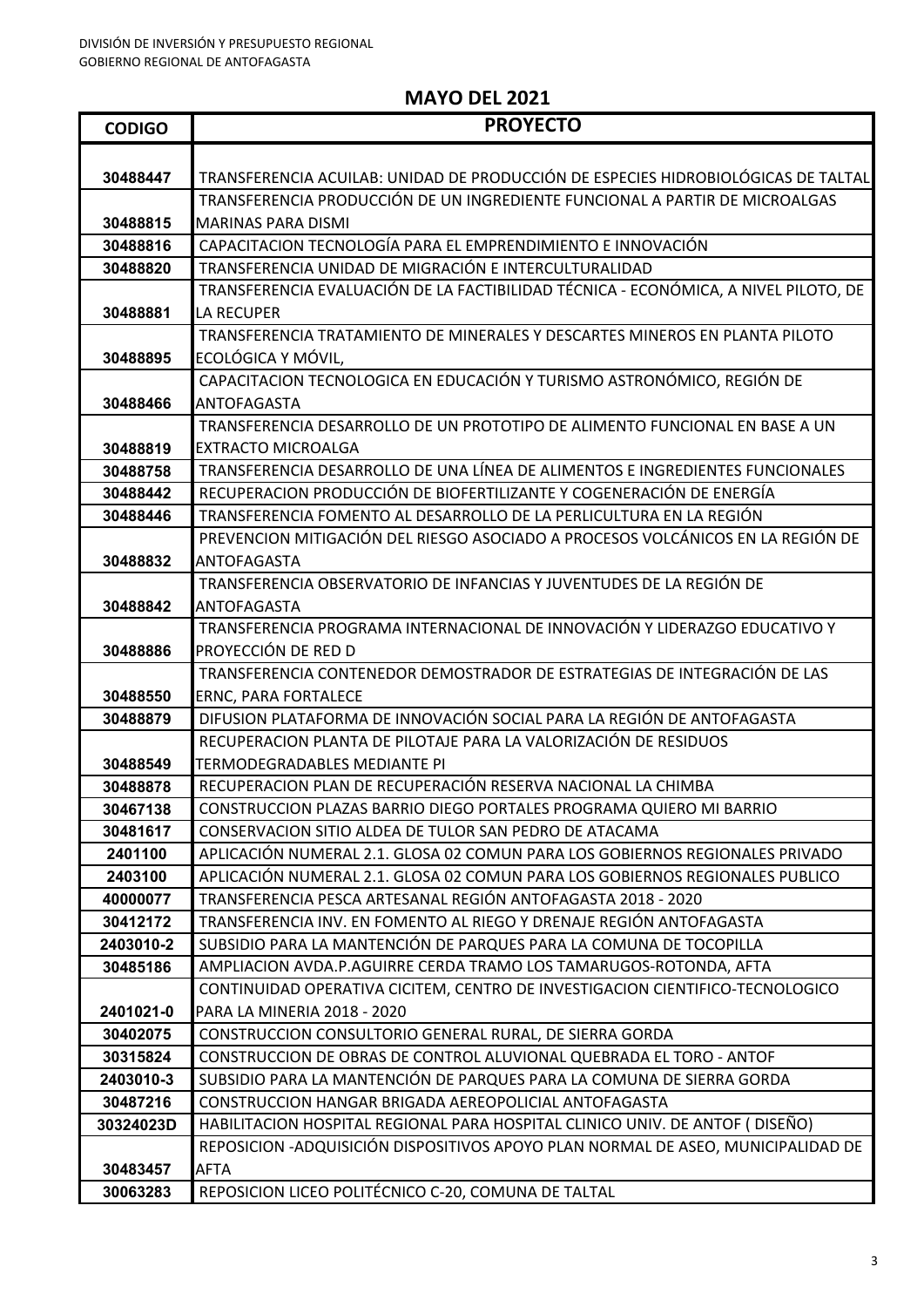| <b>CODIGO</b>        | <b>PROYECTO</b>                                                                                                               |
|----------------------|-------------------------------------------------------------------------------------------------------------------------------|
| 30481656             | ACTUALIZACION PLAN DE DESARROLLO COMUNAL COMUNA DE TOCOPILLA                                                                  |
| 30481623             | CONSTRUCCION NUEVO CEMENTERIO MUNICIPAL, CALAMA                                                                               |
| 30460582             | DIAGNOSTICO DE OCUPACIÓN TERRENOS BORDE CERRO ANTOFAGASTA                                                                     |
| 30486939             | ADQUISICION DE MAQUINARIAS Y EQUIPO PARA MANTENCION DEL RESCON                                                                |
| 40007595             | CONSERVACION CAMINO BÁSICO POR CONSERVACIÓN, RUTA B-161                                                                       |
|                      | CONSERVACION CAMINO BASICO POR CONSERVACION, RUTA B-898, KM. 24,640 AL KM. 42,379,                                            |
| 40006868             | <b>REG. AFTA</b>                                                                                                              |
| 30128277             | CONSTRUCCION CUARTEL PREFECTURA PROVINCIAL TOCOPILLA - PDI                                                                    |
| 30486675             | CONSERVACION INTEGRAL ESCUELA E84 LAS AMERICAS ANTOFAGASTA                                                                    |
| 30482954             | REPOSICION SALA PEDIATRICA Y PERSONAL DEL HRA                                                                                 |
| 30402626             | REPOSICION DE VEHICULOS PARA LA SECCIÓN CRIMINALISTICA ANTOFAGASTA                                                            |
|                      | HABILITACION INMUEBLES MONUMENTOS NACIONALES (TEATRO Y EX FFCC) COMUNA DE                                                     |
| 30483963             | <b>TALTAL</b>                                                                                                                 |
| 40009458             | ADQUISICION MAQUINAS DE RAYOS X - PROVINCIA EL LOA                                                                            |
| 30484421             | ADQUISICION E IMPLEMENTACIÓN DE EQUIPO Y EQUIPAMIENTO MUSEOGRAFICO                                                            |
| 40002458             | CONSERVACION INTEGRAL ESCUELA E-79 ECUADOR ANTOFAGASTA                                                                        |
| 30134875             | MEJORAMIENTO PLAZA DE ARMAS DE MARIA ELENA                                                                                    |
| 40011340             | CONSERVACION DE VIAS URBANAS 2019 -2024 REGION DE ANTOFAGASTA                                                                 |
| 40008790             | CONSERVACION CAMINO BASICO, RUTA 1, S: PAPOSO - CALETA EL COBRE                                                               |
| 40012686             | TRANSFERENCIA EMERGENCIA PRODUCTIVA PROVINCIA EL LOA                                                                          |
|                      | ADQUISICION Y REPOSICIÓN DE DOS BUSES TRASLADO PARA APOYO ACCIÓN SOCIAL,                                                      |
| 40007247             | <b>TOCOPILLA</b>                                                                                                              |
| 30409377             | ADQUISICION VEHÍCULOS SUBCOMISARÍA I.A.T.ANTOFAGASTA                                                                          |
|                      | SUBSIDIO PARA LA RENOVACION Y MODERNIZACION DE VEHICULOS INSCRITOS EN EL REGISTRO                                             |
| 3301012              | NACIONAL DE TRANSPORTE ESCOLAR DE LA REGION DE ANTOFAGASTA                                                                    |
| 30075677             | MEJORAMIENTO AV. EJÉRCITO ENTRE H. ÁVILA Y RUTA 28, ANTOFAGASTA                                                               |
| 40012847<br>40008181 | TRANSFERENCIA PROGRAMA DE APOYO AL DESARROLLO LOCAL, SELLO ORIGEN, REGIÓN<br>TRANSFERENCIA 4 A 7, PARA QUE TRABAJES TRANQUILA |
| 30486670             | CONSERVACION INTEGRAL ESCUELA E-80 ARTURO PRAT ANTOFAGASTA                                                                    |
|                      | TRANSFERENCIA EJECUCIÓN DEL PLAN DE TURISMO SUSTENTABLE 2019-2022, REGIÓN DE                                                  |
| 40010239             | <b>ANTOFAGASTA</b>                                                                                                            |
| 40013468             | TRANSFERENCIA EXPLOTACIÓN DE CONCENTRADO PARA OBTENER INDIO Y GERMANIO                                                        |
| 40013490             | TRANSFERENCIA PLATAFORMA DE APOYO AL COMERCIO NACIONAL E INTERNACIONAL                                                        |
| 40013473             | TRANSFERENCIA GALLINAS FELICES: DESARROLLO BIOTECNOLÓGICO MICROALGAL                                                          |
| 40013416             | TRANSFERENCIA REDUCIR EL RIESGO DE AMPUTACIÓN DE PIE DIABÉTICO                                                                |
| 40013423             | TRANSFERENCIA PRODUCCIÓN DE DROGAS ANTICANCERIGENAS                                                                           |
| 40013445             | TRANSFERENCIA ECOSISTEMA EDUCATIVO DE 1º INFANCIA EN AULAS MUNICIPALES                                                        |
| 40013466             | TRANSFERENCIA PLANTA DE VALORIZACIÓN ENERGÉTICA DE RESIDUOS SÓLIDOS                                                           |
| 40013469             | TRANSFERENCIA Y ADOPCIÓN TECNOLÓGICA BIM, RED REGIONAL                                                                        |
|                      |                                                                                                                               |
| 40013484             | TRANSFERENCIA DESAFÍOS DE INNOVACIÓN, CIENCIAS Y EMPRENDIMIENTO ESCOLAR REGIONAL                                              |
|                      | TRANSFERENCIA CUSTER EMPAQUETAMIENTO Y TRANSFERENCIA A LA PEQUEÑA MINERÍA DE                                                  |
| 40013497             | ANTOFAGASTA                                                                                                                   |
| 40013501             | TRANSFERENCIA CONSTRUCCIÓN DE CAPACIDADES PARA EL CORREDOR BIOCEÁNICO                                                         |
| 40013432             | TRANSFERENCIA CERTIFICACIÓN PARA PRODUCTOS DE LA MINERÍA                                                                      |
|                      | TRANSFERENCIA DESARROLLO DE PRODUCTOS DE CONSUMO ANIMAL Y ECO-ENVASES DE                                                      |
| 40014838             | <b>MACROALGAS</b>                                                                                                             |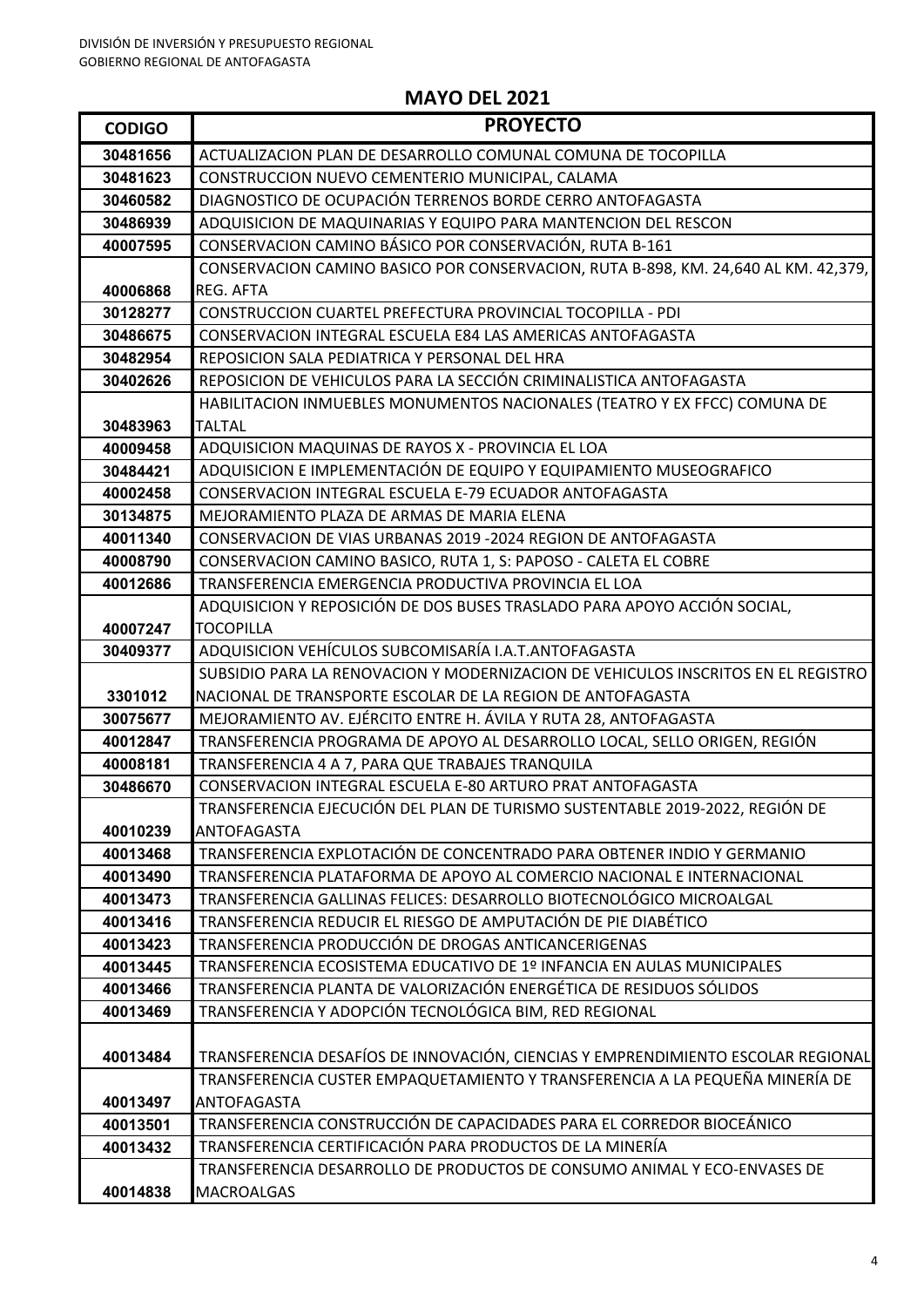| <b>CODIGO</b> | <b>PROYECTO</b>                                                                                                                                            |
|---------------|------------------------------------------------------------------------------------------------------------------------------------------------------------|
| 40013471      | TRANSFERENCIA CONSTRUCCIÓN DE BATERÍAS DE LITIO VÍA PROCESOS VERDES                                                                                        |
| 40013487      | TRANSFERENCIA VALIDACIÓN DE PROTOTIPO PARA REPOBLAMIENTO DE AMERBS                                                                                         |
| 40013493      | TRANSFERENCIA VALIDAR SNACK HIPERPROTEÍCO INNOVADOR PARA HEMODIALIZADOS                                                                                    |
| 40013440      | TRANSFERENCIA EMPRENDIMIENTO Y EMPLEABILIDAD PARA EL ADULTO MAYOR                                                                                          |
| 40000961      | ADQUISICION ADQUISICIÓN CAMIÓN LIMPIA FOSAS COMUNA DE TALTAL                                                                                               |
| 40012988      | ADQUISICION CLINICA VETERINARIA COMUNA SIERRA GORDA                                                                                                        |
|               | TRANSFERENCIA FORTALECIMIENTO Y PROMOCIÓN DE LA CAPACIDAD EXPORTADORA DE LAS                                                                               |
| 40015148      | <b>PYMES</b>                                                                                                                                               |
|               | TRANSFERENCIA PROGRAMA PARA EL FORTALECIMIENTO DEL ECOSISTEMA DE                                                                                           |
| 40014448      | EMPRENDIMIENTO E INNOVACIÓN                                                                                                                                |
|               | TRANSFERENCIA DESARROLLO DE PROVEEDORES DE ENERGÍA Y VINCULACION CON                                                                                       |
| 40014418      | <b>INSTITUCIONES EDUCATIVAS</b>                                                                                                                            |
|               | TRANSFERENCIA BIENES PUBLICOS PARA LA COMPETITIVIDAD DE LA INDUSTRIA ENERGÉTICA                                                                            |
| 40014426      | <b>REGIONAL</b>                                                                                                                                            |
|               | TRANSFERENCIA DESARROLLO DEL MERCADO ENERGÉTICO RESIDENCIAL Y SU VINCULACIÓN                                                                               |
| 40014434      | <b>CIUDADANA</b>                                                                                                                                           |
| 40014521      | TRANSFERENCIA DESARROLLO DIRECTORIO OFERTA DE SERVICIOS LOGÍSTICOS REGIÓN                                                                                  |
|               | TRANSFERENCIA PROMOCIÓN DE PRODUCTOS INTERNACIONALES "MADE IN CHILE" EN                                                                                    |
| 40014507      | ANTOFAGASTA                                                                                                                                                |
| 40014487      | TRANSFERENCIA ESTUDIO COMPARADO DE COSTOS Y EFICIENCIA LOGÍSTICA COMEX CBTC<br>TRANSFERENCIA PROGRAMA DE EVALUACIÓN DE SISTEMA DE GESTIÓN INFORMÁTICA PARA |
| 40014496      | <b>PUERTOS</b>                                                                                                                                             |
|               | TRANSFERENCIA PROGRAMAS BECAS DE FORMACIÓN Y CERTIFICACIÓN DE COMPETENCIAS                                                                                 |
| 40014442      | <b>LABORALES</b>                                                                                                                                           |
| 30344426      | RESTAURACION MUSEO MUNICIPAL DE MEJILLONES                                                                                                                 |
|               |                                                                                                                                                            |
| 40013740      | TRANSFERENCIA FOMENTO Y FORTALECIMIENTO PEQUEÑA MINERIA REGION DE ANTOFAGASTA                                                                              |
| 40010683      | CONSERVACION CARPETA PASTO SINTÉTICO ESTADIO BELMOR ROJAS TALTAL                                                                                           |
| 30302873      | RESTAURACION TEATRO PEDRO DE LA BARRA, ANTOFAGASTA                                                                                                         |
|               | CASA ACOGIDA MUJERES VULNERADAS POR TRATA DE PERSONAS Y MIGRANTES EN                                                                                       |
| 40010254      | <b>EXPLOTACIÓN</b>                                                                                                                                         |
| 40002460      | CONSERVACION INTEGRAL ESCUELA D-68 JOSE PAPIC ANTOFAGASTA                                                                                                  |
| 40014026      | MEJORAMIENTO CALLE 1 ALTOS LA CHIMBA, ANTOFAGASTA                                                                                                          |
| 30481861      | REPOSICION BUSES TRASLADO APOYO ACCION SOCIAL, COMUNA DE TALTAL                                                                                            |
|               | ADQUISICION LETREROS DE MENSAJERIA VARIABLE PARA EL CENTRO DE CONTROL DE TRANSITO                                                                          |
| 40010160      | <b>ANTOFAGAST</b>                                                                                                                                          |
| 40017207      | TRANSFERENCIA ADQUISICION TERRENOS 2019 2020 REGION ANTOFAGASTA                                                                                            |
| 40002794      | TRANSFERENCIA CONTROL MOSTAZA NEGRA-EL LOA                                                                                                                 |
| 40005850      | CONSTRUCCION VÍAS ALUVIONALES CALLES O'HIGGINS Y COLÓN, TOCOPILLA                                                                                          |
|               | TRANSFERENCIA SEGUNDA PARTE PREVENCIÓN Y ATENCIÓN VIOLENCIA CONTRA LAS MUJERES,                                                                            |
| 40016321      | REGIÓN AFTA                                                                                                                                                |
| 40006748      | CONSERVACION INTEGRAL ESCUELA D-85 RÓMULO PEÑA ANTOFAGASTA                                                                                                 |
|               | REPOSICION Ambulancias SAMU Región de Antofagasta (comunas Antofagasta, Calama y                                                                           |
| 30402029      | Tocopilla)                                                                                                                                                 |
| 40018015      | CONSERVACION ESCUELA E-31 ANDRÉS BELLO, CALAMA                                                                                                             |
| 30372874      | REPOSICION PASEO AVDA. TENIENTE MERINO.DE CHORRILLOS A TENIENTE URIBE, TOCOPILLA                                                                           |
|               |                                                                                                                                                            |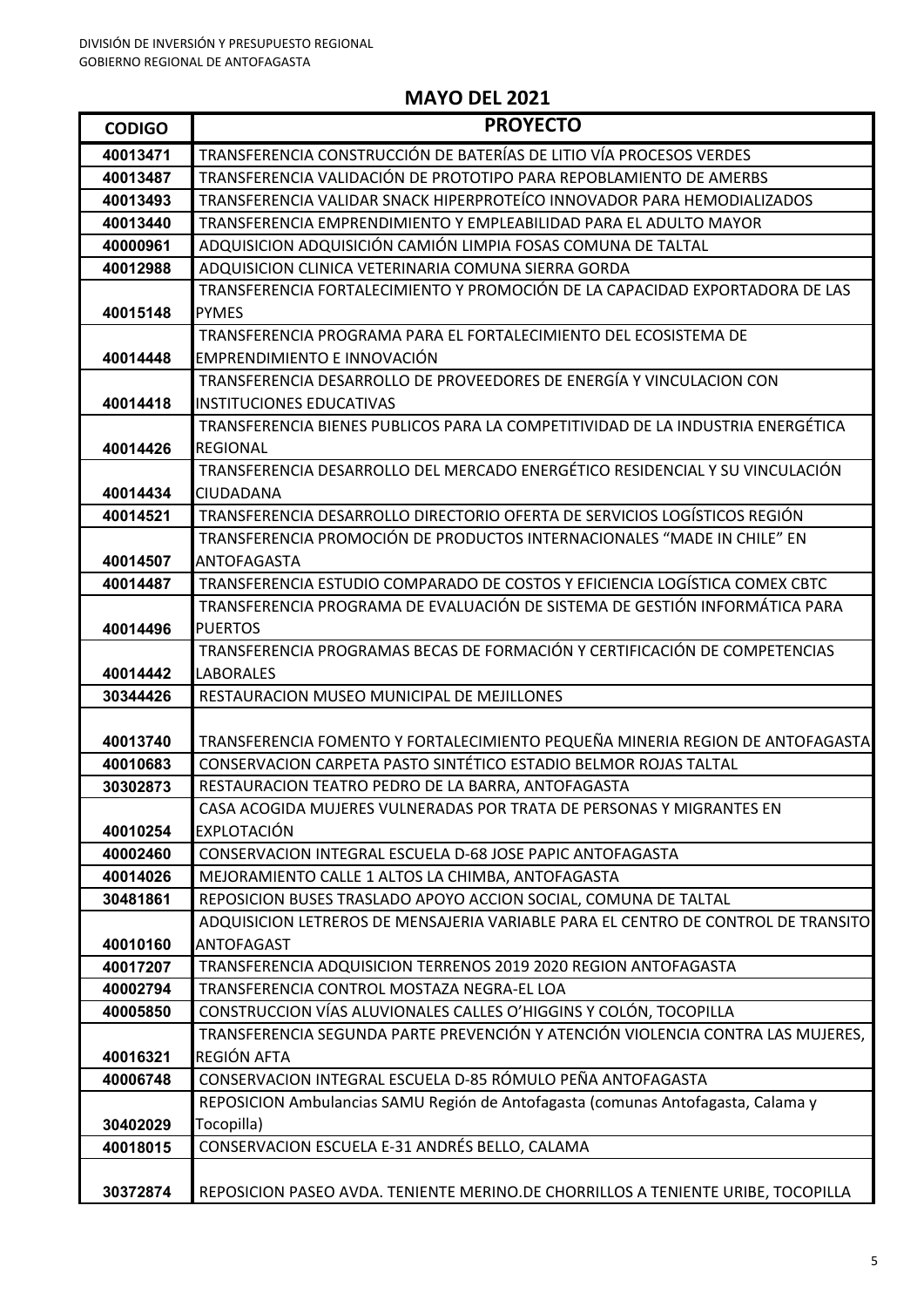| <b>CODIGO</b>        | <b>PROYECTO</b>                                                                                                                               |
|----------------------|-----------------------------------------------------------------------------------------------------------------------------------------------|
| 40019113             | TRANSFERENCIA PROGRAMA LEVANTEMOS TU PYME - CORFO Antofagasta 2019                                                                            |
| 30486510             | CONSTRUCCION OBRAS DE MITIGACIÓN SECTOR VILLA CHICA ANTOFAGASTA (DISEÑO)                                                                      |
|                      | HABILITACION SALA DE COMANDO Y CONTROL REGIONAL, IIª ZONA CARABINEROS                                                                         |
| 40018846             | ANTOFAGASTA                                                                                                                                   |
| 40014220             | REPOSICION CALLE JAIME GUZMAN, LOCALIDAD DE BAQUEDANO                                                                                         |
| 30482079             | REPOSICION GIMNASIO OHIGGINS COMUNA TOCOPILLA                                                                                                 |
| 30486108             | RESTAURACION BASILICA CORAZON DE MARIA DE ANTOFAGASTA                                                                                         |
| 30074129             | CONSTRUCCION OBRAS DE VIALIDAD CONEXION TOPATER-EJE BALMACEDA CALAMA                                                                          |
| 40018702             | CONSERVACION VIALIDAD CALLES LUIS CRUZ MARTINEZ Y LOS LEONES, ANTOFAGASTA                                                                     |
| 30486121             | REPOSICION HOSPEDERÍA HOGAR DE CRISTO, CALAMA                                                                                                 |
|                      | TRANSFERENCIA SISTEMA TELEVIGILANCIA MÓVIL ( PLAN CALLE SEGURA ), REGION DE                                                                   |
| 3303                 | ANTOFAGASTA                                                                                                                                   |
| 40007523             | REPOSICION TRES AMBULANCIAS PARA COMUNA DE SAN PEDRO DE ATACAMA                                                                               |
| 40018652             | ADQUISICION VEHÍCULOS, EQUIPADOS PARA EQUIPO DE REACCIÓN TÁCTICO REGIO                                                                        |
|                      |                                                                                                                                               |
| 40017998             | TRANSFERENCIA CAPACITACION EN CONSERVACIÓN SOSTENIBLE PUEBLOS ALTO LOA I ETAPA                                                                |
|                      | TRANSFERENCIA IMPLEMENTACION DE GERENCIA DE DESTINO DEL TURISMO MICE REGION DE                                                                |
| 40008021             | ANTOFAGASTA                                                                                                                                   |
|                      | ADQUISICION EQUIPOS Y EQUIPAMIENTOS, POST INCENDIO SERVICIOS Y OFICINAS                                                                       |
| 40021751             | MUNICIPALES, COMUNA                                                                                                                           |
| 30394275             | CONSTRUCCION PASEO PEATONAL INDEPENDENCIA CALAMA                                                                                              |
| 40022463             | TRANSFERENCIA CONSOLIDABLE PARA APOYO PANDEMIA COVID 2019                                                                                     |
| 40022439             | TRANSFERENCIA PARA EMERGENCIA COVID 19 RED ASISTENCIAL SALUD, GORE-SSA                                                                        |
| 40022930             | TRANSFERENCIA REACTIVATE REGION DE ANTOFAGASTA                                                                                                |
|                      | TRANSFERENCIA Programa de Emergencia para Emprendedores de La Región de Antofagasta                                                           |
| 40023500             | COVID-19                                                                                                                                      |
| 40023415             | TRANSFERENCIA PROGRAMA CORFO DE EMERGENCIA COVID-19 - REGION DE ANTOFAGASTA                                                                   |
| 40020692             | DIAGNOSTICO Y CONSERVACIÓN DE LOS ANFIBIOS ALTOANDINOS, REGIÓN DE                                                                             |
| 30137114             | ADQUISICION EQUIPOS Y HERRAMIENTA ESP. TP, LICEOS A-16, A-22 Y A-26                                                                           |
|                      | SUBSIDIO PARA LA MANTENCIÓN DE PARQUES, ÁREAS VERDES Y/O JARDINES BOTÁNICOS PARA                                                              |
| 2403010              | LA COMUNA DE MEJILLONES                                                                                                                       |
| 40023009             | ADQUISICION DE EQUIPOS Y EQUIPAMIENTO PARA VISITAS VIRTUALES UNIDADES PENALES,                                                                |
| 40023308             | REPOSICION ESCAÑOS, SECTORES VARIOS, ANTOFAGASTA                                                                                              |
|                      | ADQUISICIÓN - REPOSICIÓN EQUIPOS TOPOGRAFÍA EMERGENCIAS FLUVIALES REGIÓN                                                                      |
| 40012087             | <b>ANTOFAGASTA</b>                                                                                                                            |
| 40023768             | Transferencia investment readiness para emprendedores e inversionistas<br>Recurso Piure como Diversificación Productiva de la Pesca Artesanal |
| 40023816             |                                                                                                                                               |
| 40023864<br>40024038 | Plan Hidrológico para proteger Lagunas Altiplánicas<br>Proyecto Liqcau Stem: Mujeres Ingenieras para la Región                                |
|                      |                                                                                                                                               |
| 40024025<br>40023697 | Emprende, Incluye, Impacta en la Región de Antofagasta<br>Estandarización Normas Chilenas de Litio                                            |
| 40023726             | Acuymin Primer Centro De Capacitación y Transferencia a Pescadores                                                                            |
|                      |                                                                                                                                               |
| 40024489             | Desarrollo De Aplicaciones Urbanas para Bioseal Un Producto Biotecnológico de Antofagasta                                                     |
| 40023784             | Producción de Cultivos con agua Residual en Calama                                                                                            |
| 40023805             | Formación de Divulgadores Científicos desde y para Antofagasta                                                                                |
| 40023866             | Especies Endémicas Taltal Xerojardinería Viverización Paisajismo                                                                              |
|                      |                                                                                                                                               |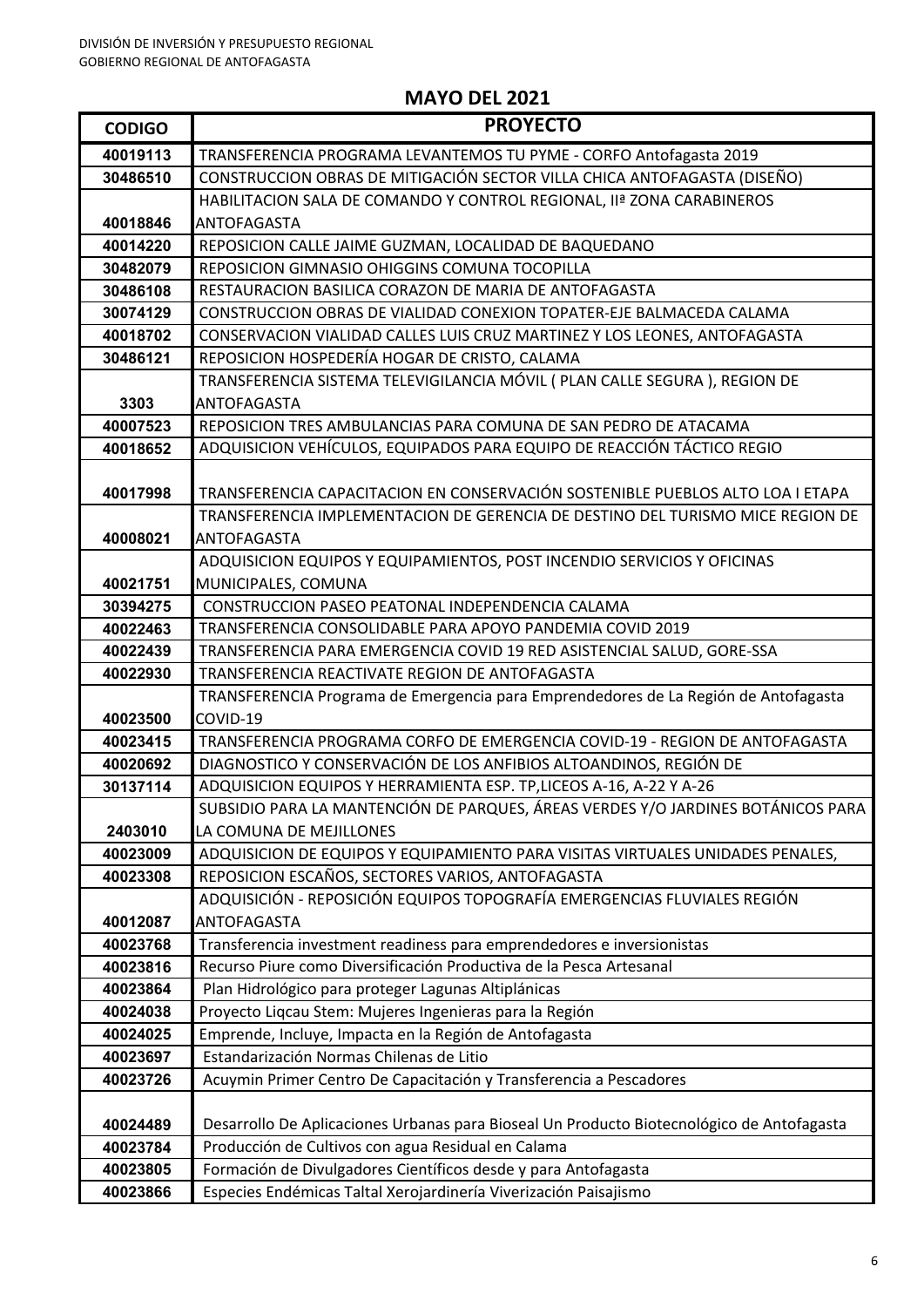| <b>CODIGO</b>        | <b>PROYECTO</b>                                                                                                                        |
|----------------------|----------------------------------------------------------------------------------------------------------------------------------------|
| 40024018             | Desafiando la Sustentabilidad Circular en los Jóvenes                                                                                  |
| 40023721             | Nanobioremediación de Suelos Contaminados por Metales en Taltal                                                                        |
| 40024506             | Ecosistema de Emprendimiento Innovador Antofagasta                                                                                     |
| 40024513             | Internacionalización de Innovaciones                                                                                                   |
| 40023601             | CAPACITACION SUBSIDIO DE RETENCION Y CREACIÓN DE NUEVOS EMPLEOS COVID-19                                                               |
| 40021144             | CONSERVACION CAMINO BÁSICO RUTA B-245. KM 90,800 AL KM 113,100                                                                         |
| 40023655             | ADQUISICION PRODUCTOS DE SANITIZACION                                                                                                  |
|                      | ADQUISICION EQUIPOS DE PROTECCIÓN PERSONAL CONTINGENCIA PANDEMIA CONVID-19,                                                            |
| 40024567             | <b>MEJILLONES</b>                                                                                                                      |
| 40021205             | CONSTRUCCION POLIDEPORTIVO CENTRO ELIGE VIVIR SANO, COMUNA DE TOCOPILLA                                                                |
|                      |                                                                                                                                        |
| 2402                 | SUBSIDIO PARA MEDICAMENTOS RESPIRATORIOS Y CRÓNICOS ATENCIÓN RAPS, ANTOFAGASTA                                                         |
|                      | TRANSFERENCIA APOYO EN IMPLEMENTACIÓN DE PROTOCOLOS Y DIGITALIZACIÓN PYMES DEL                                                         |
| 40024574             | <b>SECTOR</b>                                                                                                                          |
|                      |                                                                                                                                        |
| 40026958             | TRANSFERENCIA PROGRAMA DE DIGITALIZACIÓN Y EMPLEABILIDAD CULTURAL ANTOFAGASTA                                                          |
|                      | TRANSFERENCIA CUIDADOS DOMICILIARIOS DE AM CON RIESGO DE CONTAGIO COVID-19 REG.                                                        |
| 40024666             | ANTOF.                                                                                                                                 |
|                      | SUBSIDIO PARA LA MANTENCION DE PARQUES, AREAS VERDES Y/O JARDINES BOTANICOS PARA                                                       |
| 2403010-4            | LA COMUNA DE ANTOFAGASTA                                                                                                               |
| 40025777             | TRANSFERENCIA REACTIVATE TURISMO REGIÓN ANTOFAGASTA                                                                                    |
| 40013565             | REPOSICION RED ELECTRICA LOCALIDAD DE QUILLAGUA                                                                                        |
| 40026862             | Conservación Sede Social El Ancla, Antofagasta.                                                                                        |
| 40026865             | Conservación Sede Social Rubén Infanta, Antofagasta.                                                                                   |
| 40026837             | Conservación Superficie de Juegos y Obras Complementarias Multicancha Pedro Araya                                                      |
| 40026400<br>40026398 | Conservación Superficie de Juegos y Obras Complementarias Multicancha Punta Angamos                                                    |
| 40026860             | Conservación Superficie de Juegos y Obras Complementarias Multicancha Felipe Trevizan                                                  |
| 40026691             | Conservación Sede Social Villa el Salar, Antofagasta<br>Conservación Sedes Sociales Unidades Vecinales 13-21-35, Comuna de Antofagasta |
| 40026731             | Conservación Multicancha Chimba Alto Antofagasta                                                                                       |
| 40026887             | Conservación Radier Multicancha Villa las Vegas -Calama                                                                                |
| 40025389             | Mejoramiento Casa de Fuerza Coska - Ollagüe                                                                                            |
| 40025400             | Mejoramiento de Gimnasio de Acondicionamiento Físico - Ollagüe                                                                         |
| 40025406             | Mejoramiento Casa de Huéspedes Municipal - Ollagüe                                                                                     |
| 40025395             | Mejoramiento Viviendas Municipales para Funcionarios - Ollagüe                                                                         |
| 40018900             | REPOSICION Y RELOCALIZACIÓN COMPLEJO EDUCATIVO, LOCALIDAD SIERRA GORDA (D)                                                             |
| 30486783             | ANALISIS DIAGNOSTICO Y MONITOREO DE LA BIODIVERSIDAD MARINA DE LA REGION DE                                                            |
|                      | SUBSIDIO PARA FINANCIAR CANASTA BÁSICA DE FÁRMACOS Y OPERACIÓN DE FARMACIAS                                                            |
| 2403                 | MUNICIPALES, ANTOFAGASTA                                                                                                               |
|                      | SUBSIDIO PARA FINANCIAR MEDICAMENTOS RESPIRATORIOS Y CRÓNICOS APS, COMUNA DE                                                           |
| 2403                 | <b>SAN PEDRO DE ATACAMA</b>                                                                                                            |
|                      | SUBSIDIO A LA OPERACIÓN DEL SISTEMA DE AUTOGENERACIÓN DE ENERGÍA ELÉCTRICA DE LA                                                       |
| 2403004              | LOCALIDAD DE SAN PEDRO DE ATACAMA                                                                                                      |
| 40022390             | ADQUISICION OFICINAS MODULARES, COMUNA DE TALTAL                                                                                       |
|                      | REPOSICION EQUIPOS COMPUTACIONALES Y MULTIMEDIA LICEO POLITECNICO DIEGO                                                                |
| 40020163             | PORTALES, TOCOPILLA                                                                                                                    |
| 40024281             | ADQUISICION EQUIPOS SANITIZACION ESTABLECIMIENTOS EDUCACIONALES ANTOFAGASTA                                                            |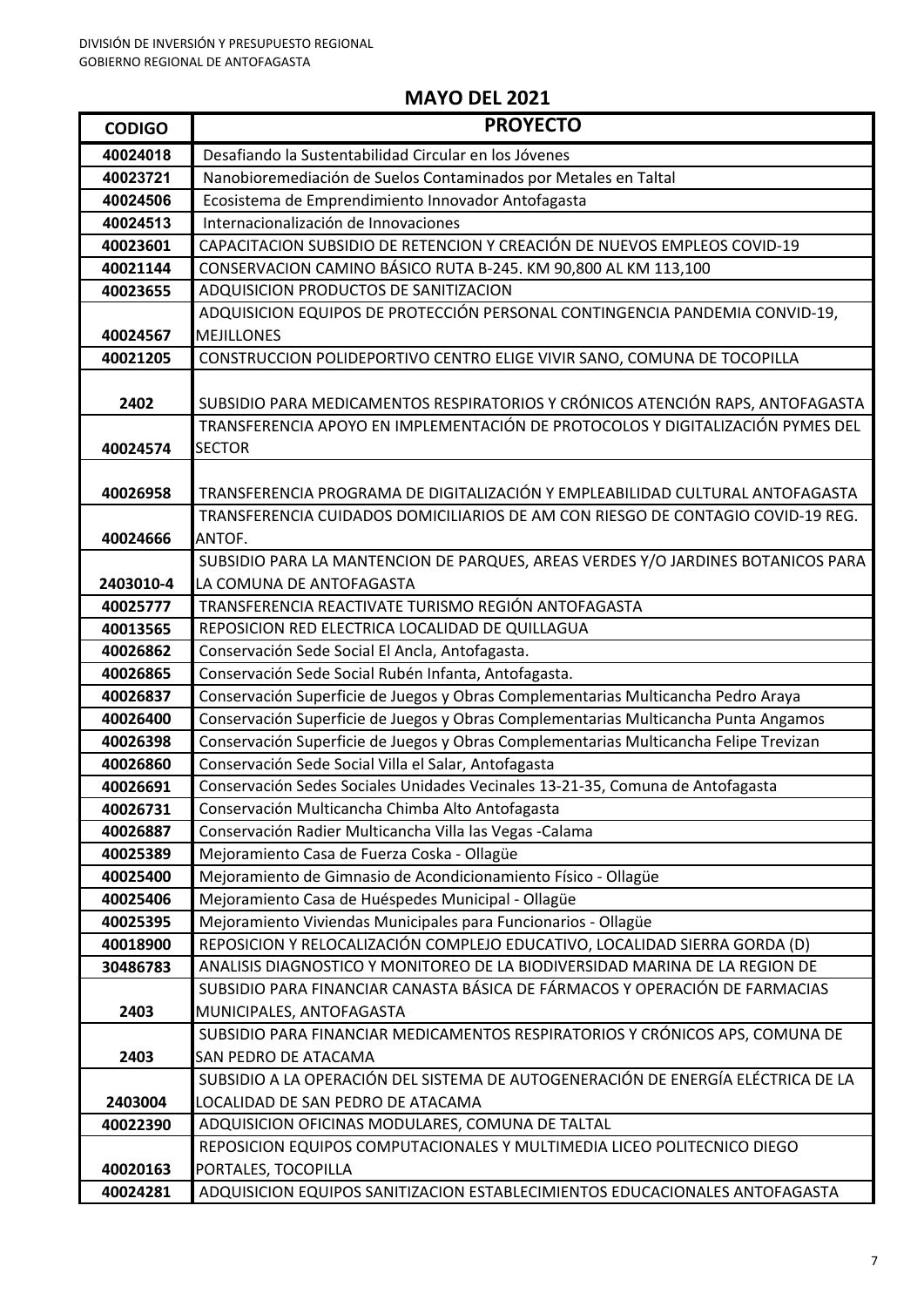| <b>CODIGO</b> | <b>PROYECTO</b>                                                                 |
|---------------|---------------------------------------------------------------------------------|
| 40018140      | ANALISIS ZONIFICACIÓN AREAS EXPUESTAS A PELIGROS DE REMOCION EN MASA            |
| 2403010-5     | SUBSIDIO PARA LA MANTENCIÓN DE PARQUES Y ÁREAS VERDES, MUNICIPALIDAD DE TALTAL  |
| 2403010-6     | SUBSIDIO PARA LA MANTENCIÓN DE PARQUES Y ÁREAS VERDES, MUNICIPALIDAD DE CALAMA  |
| 40025978      | CONSERVACION CANCHA DE FUTBOL Y MULTICANCHAS PARQUE LOS PINARES, ANTOFAGASTA    |
| 30371276      | MEJORAMIENTO BORDE COSTERO ANTOFAGASTA, SECTOR LOS PINARES-TROCADERO            |
| 40020118      | ACTUALIZACION PLAN DE DESARROLLO COMUNAL, MEJILLONES                            |
| 40007595      | CONSERVACION CAMINO BÁSICO POR CONSERVACIÓN, RUTA B-161                         |
| 40007595      | CONSERVACION CAMINO BÁSICO POR CONSERVACIÓN, RUTA B-161                         |
| 40026731      | CONSERVACIÓN MULTICANCHA CHIMBA ALTO, ANTOFAGASTA                               |
| 40026806      | CONSERVACIÓN PAVIMENTOS Y RAMPAS EXTERIORES INSTITUTO JOSÉ MASA S. F-96.        |
| 40026809      | CONSERVACIÓN PAVIMENTOS Y RAMPAS EXTERIORES ESCUELA J. LÓPEZ D-86.              |
| 40026810      | CONSERVACIÓN CUBIERTA Y PAVIMENTO MULTICANCHA LICEO M. BAHAMONDES A-15          |
| 40026811      | CONSERVACIÓN PARCIAL ESTRUCTURAS Y RECINTOS ESCUELA LAS ROCAS E-87.             |
| 40026835      | CONSERVACIÓN Y MANTENCIÓN MUTICANCHA PABLO KRUGER                               |
|               | MEJORAMIENTO SUPERFICIE DE JUEGOS Y OBRAS COMPLEMENTARIAS CANCHA VILLA GABRIELA |
| 40026843      | <b>MISTRAL</b>                                                                  |
| 40026848      | CONSERVACIÓN MULTICANCHA LAUTARO                                                |
| 40026856      | CONSERVACIÓN MULTICANCHA CHANGO LÓPEZ                                           |
| 40026861      | CONSERVACIÓN Y MANTENCIÓN MULTICANCHA VILLA ANTONIO RENDIC                      |
| 40025585      | CONSERVACIÓN ESCUELA SAN JOSÉ DE AYQUINA                                        |
| 40025603      | MEJORAMIENTO SEDE SOCIAL GABRIELA MISTRAL                                       |
| 40025606      | CONSERVACIÓN CIERRE PERIMETRAL SEDE SOCIAL INTI RAI, COMUNA DE CALAMA           |
| 40026889      | CONSERVACIÓN DE MULTICANCHA J.V NUEVA ESPERANZA                                 |
| 40026947      | REPOSICIÓN CUBIERTA COMEDOR ESCUELA REPÚBLICA DE FRANCIA                        |
| 40026949      | REPOSICIÓN CUBIERTA PABELLONES ESCUELA KAMAC MAYU                               |
| 40026954      | CONSERVACIÓN BAÑOS, BOXES Y ÁREAS COMUNES CESFAM ALEMANIA                       |
| 40026955      | CONSERVACIÓN FACHADA CENTRAL DE ESTERILIZACIÓN                                  |
| 40027096      | CONSERVACIÓN CANCHAS DE TENIS - MEJILLONES                                      |
| 40025398      | MEJORAMIENTO VIVIENDAS MUNICIPALES MODULARES - OLLAGÜE                          |
| 40025404      | CONSERVACIÓN PATIO ESCUELA SAN ANTONIO DE PADUA - OLLAGÜE                       |
| 40027144      | CONSERVACIÓN Y MANTENCIÓN MULTICANCHA LOCALIDAD DE BAQUEDANO                    |
|               | MEJORAMIENTO INFRAESTRUCTURA Y CONDICIONES DE SEGURIDAD CANCHA DE FUTBOL        |
| 40027145      | LOCALIDAD DE BAQUEDANO, COMUNA DE SIERRA GORDA                                  |
|               | CONSERVACIÓN Y MANTENCIÓN CANCHA PASTO SINTÉTICO LOCALIDAD DE BAQUEDANO,        |
| 40027149      | COMUNA DE SIERRA GORDA.                                                         |
|               | CONSERVACIÓN ESPACIOS PÚBLICOS PERIFÉRICOS (SAN MARTIN, TORRE BLANCA, ATACAMA)  |
| 40025234      | <b>COMUNA DE TALTAL</b>                                                         |
| 40025238      | CONSERVACIÓN ESPACIO PÚBLICO, SECTOR LA PIRÁMIDE, COMUNA DE TALTAL              |
| 40025240      | CONSERVACIÓN MULTICANCHA Y CAMARINES, LOCALIDAD DE PAPOSO, COMUNA DE TALTAL     |
| 40025237      | CONSERVACIÓN PLAZA DE LA INTEGRACIÓN, COMUNA DE TALTAL                          |
| 40026892      | CONSERVACION MEJORAMIENTO ESPACIO PÚBLICO MAYORCA VIDA DOS, CALAMA              |
| 40026898      | CONSERVACIÓN Y MEJORAMIENTO ESPACIO PÚBLICO CERRO LA CRUZ, COMUNA DE CALAMA     |
| 40026888      | CONSERVACION RADIER MULTICANCHA VIILA CASPANA, CALAMA                           |
|               | CONSERVACIÓN MULTICANCHA Y MEJORAMIENTO PLAZOLETA COMPLEJO DEPORTIVO            |
| 40026875      | INDEPENDENCIA, CALAMA                                                           |